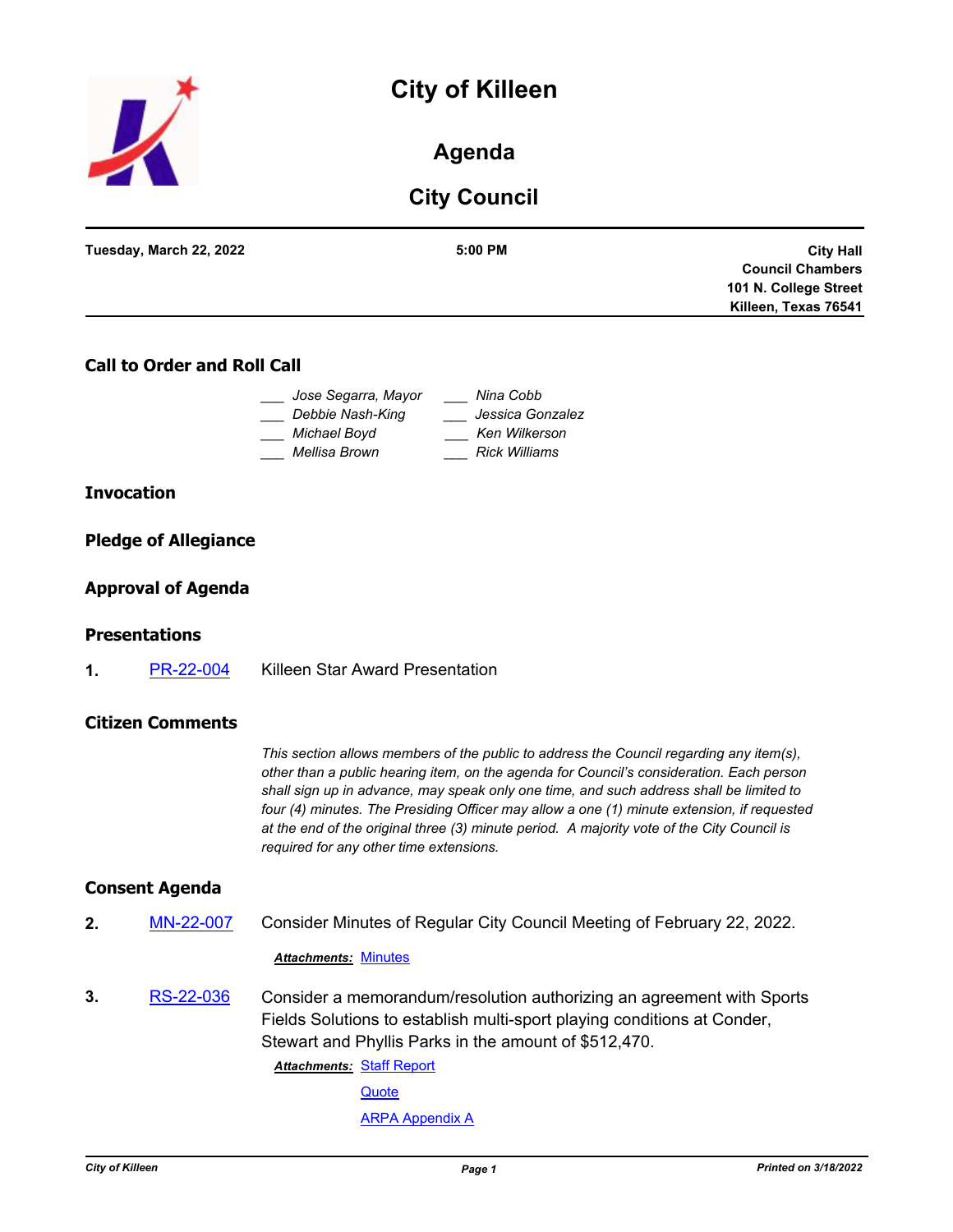[Certificate of Interested Parties](http://killeen.legistar.com/gateway.aspx?M=F&ID=ff9a5fe9-7fba-42d2-bf6b-dc362688c3dc.pdf)

**[Presentation](http://killeen.legistar.com/gateway.aspx?M=F&ID=138bad81-81be-44cf-9c23-77c3bff8ff6e.pdf)** 

**4.** [RS-22-037](http://killeen.legistar.com/gateway.aspx?m=l&id=/matter.aspx?key=6002) Consider a memorandum/resolution awarding Bid No. 22-06 to J.B. & Co. LLC. for the construction of the Wolf Ditch Drainage Improvement Project in the amount of \$205,479.00.

**Attachments: [Staff Report](http://killeen.legistar.com/gateway.aspx?M=F&ID=3d90d413-795e-4fc2-9554-4f2aba65d6e3.pdf)** 

[Recommendation Letter](http://killeen.legistar.com/gateway.aspx?M=F&ID=f4e61131-6d89-41a4-acc6-9402872570f0.pdf) [Bid Tab](http://killeen.legistar.com/gateway.aspx?M=F&ID=7a12ef10-e218-4430-97a0-ef46790f3b4b.pdf) **[Bid Proposal](http://killeen.legistar.com/gateway.aspx?M=F&ID=5b5ba8fd-dbd3-4040-b0c6-d8afecbb8b46.pdf)** [Certificate of Interested Parties](http://killeen.legistar.com/gateway.aspx?M=F&ID=475068af-ed8e-4ac3-89f5-a1adfaceedc2.pdf) **[Presentation](http://killeen.legistar.com/gateway.aspx?M=F&ID=df3575b3-a98f-4dfe-ba37-8fe01af9323f.pdf)** 

- **5.** [RS-22-039](http://killeen.legistar.com/gateway.aspx?m=l&id=/matter.aspx?key=6006) Consider a memorandum/resolution awarding Bid No. 22-13 to American Lube Supply for Petroleum Products and Diesel Exhaust Fluid in the amount of \$90,702.
	- **Attachments: [Staff Report](http://killeen.legistar.com/gateway.aspx?M=F&ID=9f46e4f6-1928-40ca-8e44-7e07d7125f74.pdf)** [Bid Tab](http://killeen.legistar.com/gateway.aspx?M=F&ID=62681763-1ff4-4586-ac4d-027fcbcfee21.pdf) **[Agreement](http://killeen.legistar.com/gateway.aspx?M=F&ID=d1e98ac9-dc52-4831-a873-7a0f882f26e8.pdf)** [Certificate of Interested Parties](http://killeen.legistar.com/gateway.aspx?M=F&ID=9efb83fd-12f5-41d8-8dd6-bc438088fa16.pdf) **[Presentation](http://killeen.legistar.com/gateway.aspx?M=F&ID=6e96e870-2b3a-4f30-8cdc-ee63f1ae414e.pdf)**
- **6.** [RS-22-038](http://killeen.legistar.com/gateway.aspx?m=l&id=/matter.aspx?key=6007) Consider a memorandum/resolution authorizing a Professional Services Agreement with Control Panels USA, Inc. for programming and configuration services, and the purchase of a Wireless Broadband Communications System from Iteris, Inc. for the SCADA Upgrade Project in the combined amount of \$261,206.
	- **Attachments: [Staff Report](http://killeen.legistar.com/gateway.aspx?M=F&ID=69ab19e5-0a1c-495f-b81a-0bbcd2f7134b.pdf) [Quote](http://killeen.legistar.com/gateway.aspx?M=F&ID=39e2007c-2ad2-4ac5-a0ec-5f082c9c341e.pdf) [Proposal](http://killeen.legistar.com/gateway.aspx?M=F&ID=5efface1-98e8-46ea-927c-b66d01a84f87.pdf) [Agreement](http://killeen.legistar.com/gateway.aspx?M=F&ID=2d86cd80-3e6d-4229-9d5a-4b866f157c9c.pdf)** [Certificate of Interested Parties](http://killeen.legistar.com/gateway.aspx?M=F&ID=6535a771-9234-43f3-a343-89445cad7151.pdf) **[Presentation](http://killeen.legistar.com/gateway.aspx?M=F&ID=49fb467b-58fb-4436-a378-cffd597b030f.pdf)**
- **7.** [RS-22-040](http://killeen.legistar.com/gateway.aspx?m=l&id=/matter.aspx?key=6008) Consider a memorandum/resolution authorizing the renewal of the City's fuel services contract with FleetCor Technologies Operating Company, LLC., in an amount not to exceed \$2,500,000 per year.

**Attachments: [Staff Report](http://killeen.legistar.com/gateway.aspx?M=F&ID=34cee70c-b8e5-413a-8b49-642a06937692.pdf)** 

[Agreement](http://killeen.legistar.com/gateway.aspx?M=F&ID=58ebe1f4-93bd-4642-8eed-59f1a5d557f6.pdf) [Certificate of Interested Parties](http://killeen.legistar.com/gateway.aspx?M=F&ID=d6ef5780-0277-4aeb-ac27-54d84816d1d9.pdf) **[Presentation](http://killeen.legistar.com/gateway.aspx?M=F&ID=9a41c302-7708-4fe6-b44a-9e956a55d67d.pdf)** 

**8.** [RS-22-041](http://killeen.legistar.com/gateway.aspx?m=l&id=/matter.aspx?key=6029) Consider a memorandum/resolution removing a board member from the Senior Citizens Advisory Board.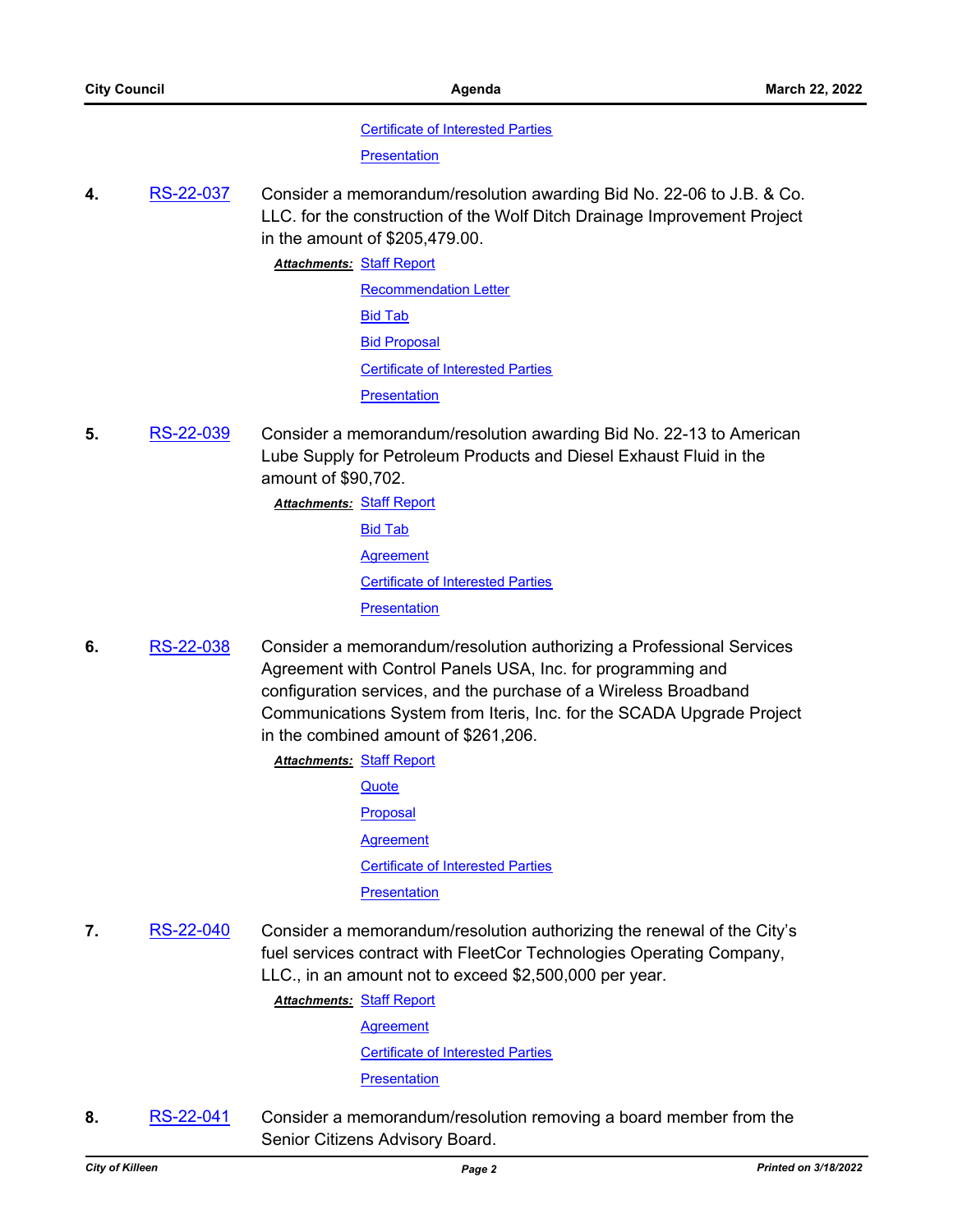#### *Attachments:* [Staff Report](http://killeen.legistar.com/gateway.aspx?M=F&ID=3f0ad713-0e10-4e3a-8606-ee5fb43cbb34.pdf)

#### **Resolutions**

**9.** [RS-22-042](http://killeen.legistar.com/gateway.aspx?m=l&id=/matter.aspx?key=6025) Consider a memorandum/resolution authorizing the City Manager to execute an Interlocal Agreement with various entities to develop a Regional Habitat Conservation Plan.

> **Attachments: [Staff Report](http://killeen.legistar.com/gateway.aspx?M=F&ID=c17f9081-4bd2-4b02-b84d-c41b01f58360.pdf)** [Interlocal Agreement](http://killeen.legistar.com/gateway.aspx?M=F&ID=fd6e866d-4dd7-495d-8d71-a330d31c4d8c.pdf) **[Presentation](http://killeen.legistar.com/gateway.aspx?M=F&ID=8a2b93db-55c8-4f81-9002-5adde62b42ac.pdf)**

- **10.** [RS-22-043](http://killeen.legistar.com/gateway.aspx?m=l&id=/matter.aspx?key=6053) Consider a memorandum/resolution seeking legislation allowing for Killeen municipal elections to be conducted in November. *Attachments:* [Staff Report](http://killeen.legistar.com/gateway.aspx?M=F&ID=5dc15ecd-5ef7-4c3f-bd3d-333335998ae8.pdf)
- **11.** [RS-22-044](http://killeen.legistar.com/gateway.aspx?m=l&id=/matter.aspx?key=6058) Consider a memorandum/resolution naming the municipal annex building after Raul Villaronga. *Attachments:* [Staff Report](http://killeen.legistar.com/gateway.aspx?M=F&ID=2d8ed372-c880-4a87-9889-ee5f8c1a4b8c.pdf)

#### **Discussion Items**

**12.** [DS-22-036](http://killeen.legistar.com/gateway.aspx?m=l&id=/matter.aspx?key=6056) Discuss Nonprofit Application Process for ARPA and PFC Funding

#### **Adjournment**

*I certify that the above notice of meeting was posted on the Internet and on the bulletin boards at Killeen City Hall and at the Killeen Police Department on or before 5:00 p.m. on March 18, 2022.*

*Lucy C. Aldrich, City Secretary* 

*\_\_\_\_\_\_\_\_\_\_\_\_\_\_\_\_\_\_\_\_\_\_\_\_\_\_\_\_\_\_\_*

*The public is hereby informed that notices for City of Killeen meetings will no longer distinguish between matters to be discussed in open or closed session of a meeting. This practice is in accordance with rulings by the Texas Attorney General that, under the Texas Open Meetings Act, the City Council may convene a closed session to discuss any matter listed on the agenda, without prior or further notice, if the matter is one that the Open Meetings Act allows to be discussed in a closed session.*

*This meeting is being conducted in accordance with the Texas Open Meetings Law [V.T.C.A., Government Code, § 551.001 et seq.]. This meeting is being conducted in accordance with the Americans with Disabilities Act [42 USC 12101 (1991)]. The facility is wheelchair accessible and handicap parking is available. Requests for sign interpretive services are available upon requests received at least 48 hours prior to the meeting. To make arrangements for those services, please call 254-501-7700, City*